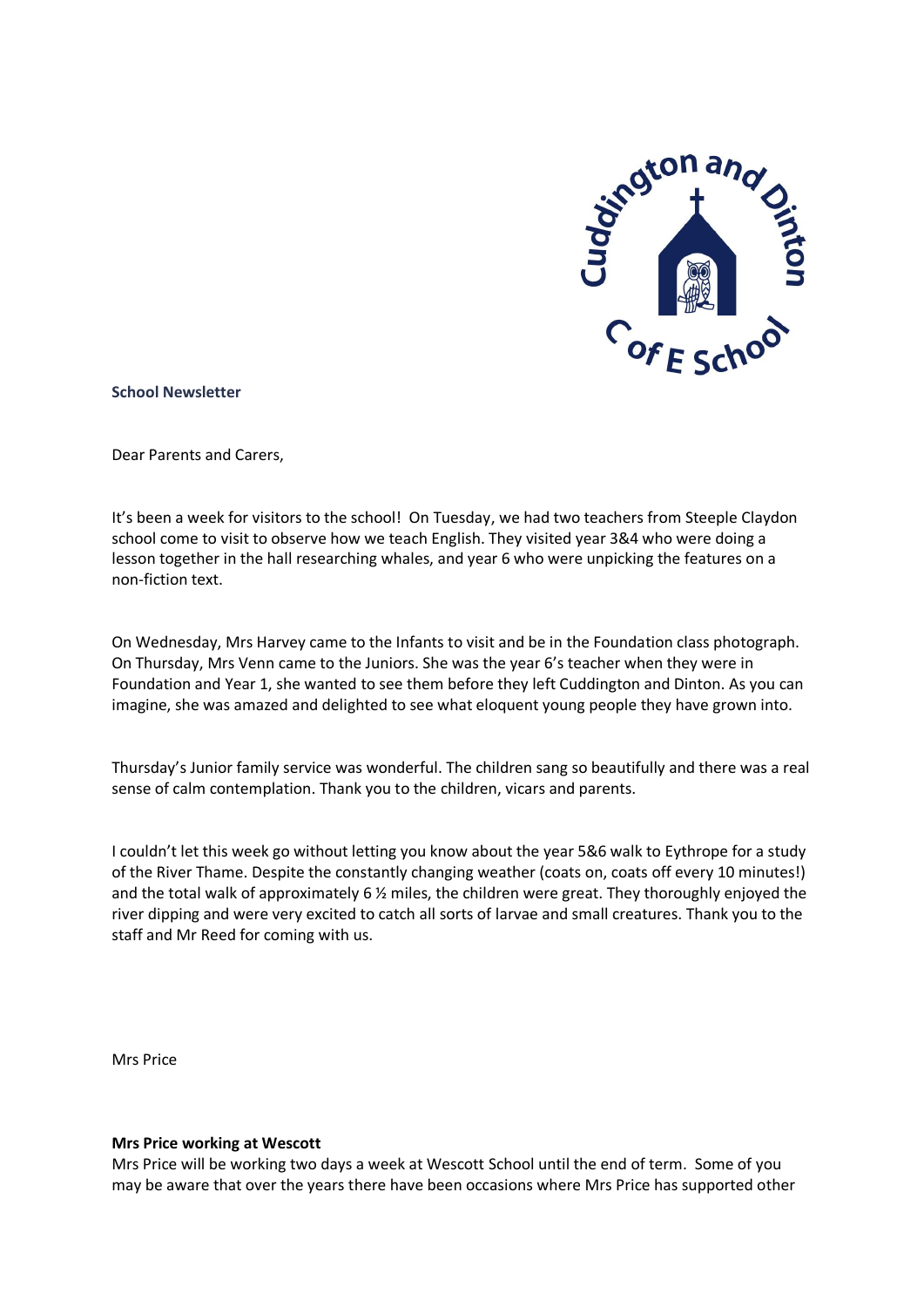schools. This is a short-term arrangement, as Westcott School currently have no leadership team. Mrs Wilde and Mr Jackson will oversee things at Cuddington and Dinton in Mrs Price's absence. G. Ecott Chair of Governors

# **A Right Royal Read Competition**

The Book House, Thame is running a 'Right Royal Read' colouring competition (see attached) for the Royal Jubilee. To enter, children need to design and colour the bunting and name a book they think the Queen would like to read. **The entries have to be brought to The Book House before close of day on Monday 30th May**. The winning entries receive a book voucher prize, along with a voucher for their school library.

## **Sunhats, Water bottles and Jewellery**

A polite reminder that all children need sunhats in school and all Junior children must bring water bottles too. We do not accept children wearing jewellery in school, with the exception of a small watch. Earrings, bracelets, large hair accessories and nail varnish are not part of the school uniform.

## **School Clubs for next half term**

**Juniors** Monday – Y3&4 football Tuesday – Tennis (external club [info@jwtcoaching.com\)](mailto:info@jwtcoaching.com) Thursday – Dance (finishing end of June – same children as last term to apply as they have been working towards a performance for the end of term) Thursday - Maths Puzzle Club

## **Infants**

Monday – Tennis (external club [info@jwtcoaching.com\)](mailto:info@jwtcoaching.com) Thursday – Multisports

All clubs are £5 per session and payments are open on School Gateway, clubs will finish 15th July. School led clubs will begin the second week back after half term w/c 13th June. **The deadline for booking onto these clubs is Sunday 5 th June** on the School Gateway App, this is an earlier than normal cut-off date to avoid late bookings and pick up confusion at the end of the day. **No changes can be made after this date.**

### **F4CADS - REMEMBER TO BUY CONCERT TICKETS**

The Tony Hadley Concert tickets are starting to Go! Go! Go! Remember to buy your tickets if you haven't yet! It's going to be a great night and something to reminisce over for a while. All funds will be going towards school renovations - the infants school hall is hoping for a total transformation.

We will be closing School Gateway payment option on Wednesday 25th May so get them quick if you haven't already. Tickets bought through Gateway will be sent home from school after half term. Please share the poster with friends and family for their chance to be there too.

### **Working in Cuddington and Dinton School**

I am about to put an advert out for the following positions in school. If you are interested, please email me. As a member of staff, you will get free before and after school care as part of the job offer.

- Lunchtime supervisor- to start immediately on the Infant site. Hours 11.30-1.30pm
- After school play leader- to start September. Hours 3.15- 5.45pm
- Mornings only Teaching Assistant with experience of Early Years- to start in September
- Full time Teaching Assistant on the Junior site- to start September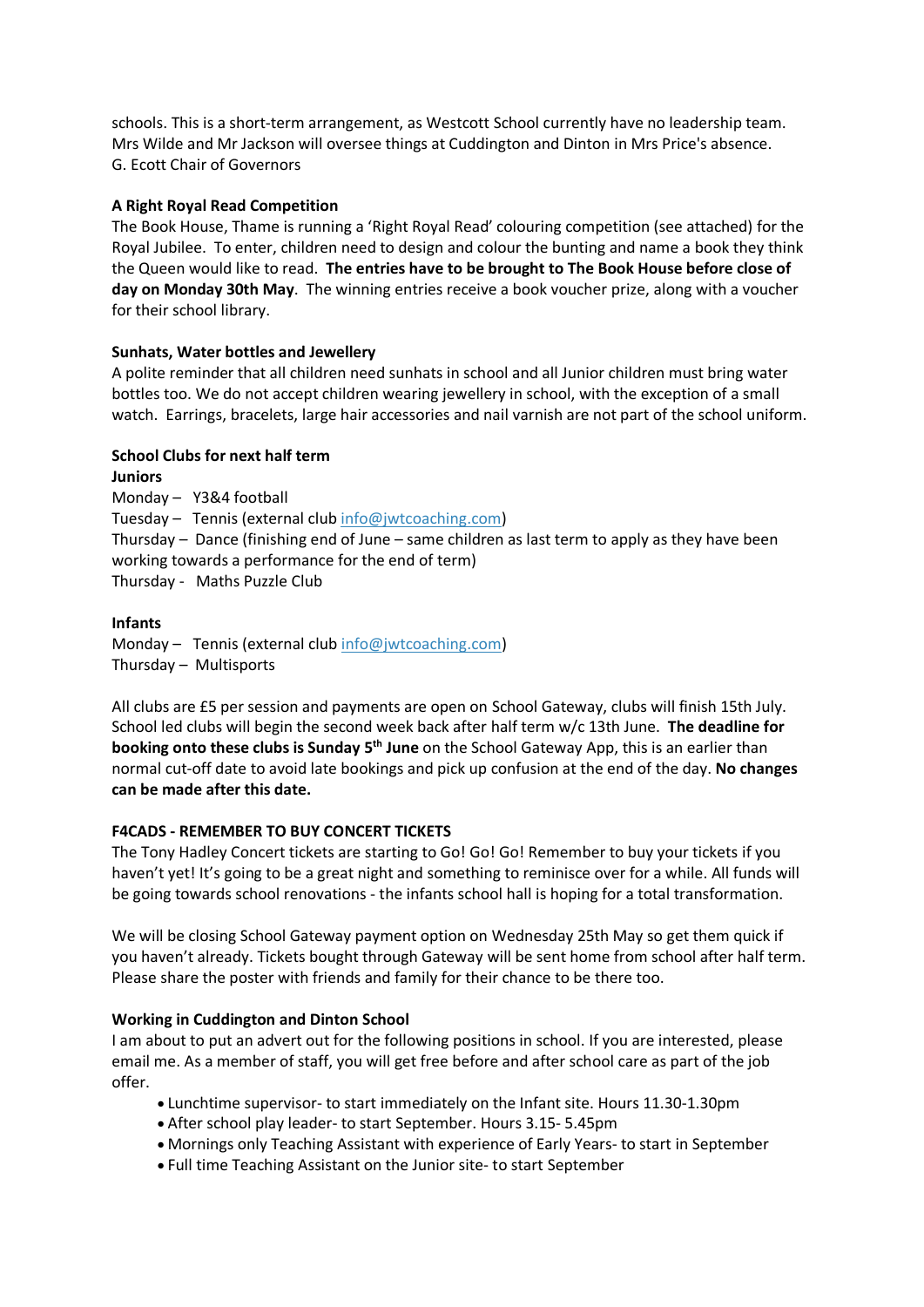#### **No school on Friday 27th May**

Teachers have a training day on  $27<sup>th</sup>$  May, so the school will be closed.

Important Dates -

24th May Year 6 parents meeting - Derbyshire residential 25th May Year 3&4 Waddesdon Trip 27th May INSET day 30th May-3rd June HALF TERM 6th June Return to school 10th June Tony Hadley concert 13th June Whole school science day at the Junior site (information to follow after half term holiday) 16th June School Jubilee Celebration day 20-24th June Year 6 Derbyshire residential

Payments Open -

Morning and Night Owls Bookings Juniors hot lunches closes midnight today Year 3&4 Waddesdon Manor consent F4CADS Uniform sales Donations 2021 (Junior site food contributions) Tony Hadley Concert Tickets Next term Clubs bookings



Little Owls - Immy , Louis Yr 1 - Josh , Julia Yr 2 - Jude , Theo Y3- Joseph J , Billy Y4 Raphael , George Y5 Esme , Freddie F Y6 Hannah , Caiden



**Leaf of Belief** Y6 Annabel